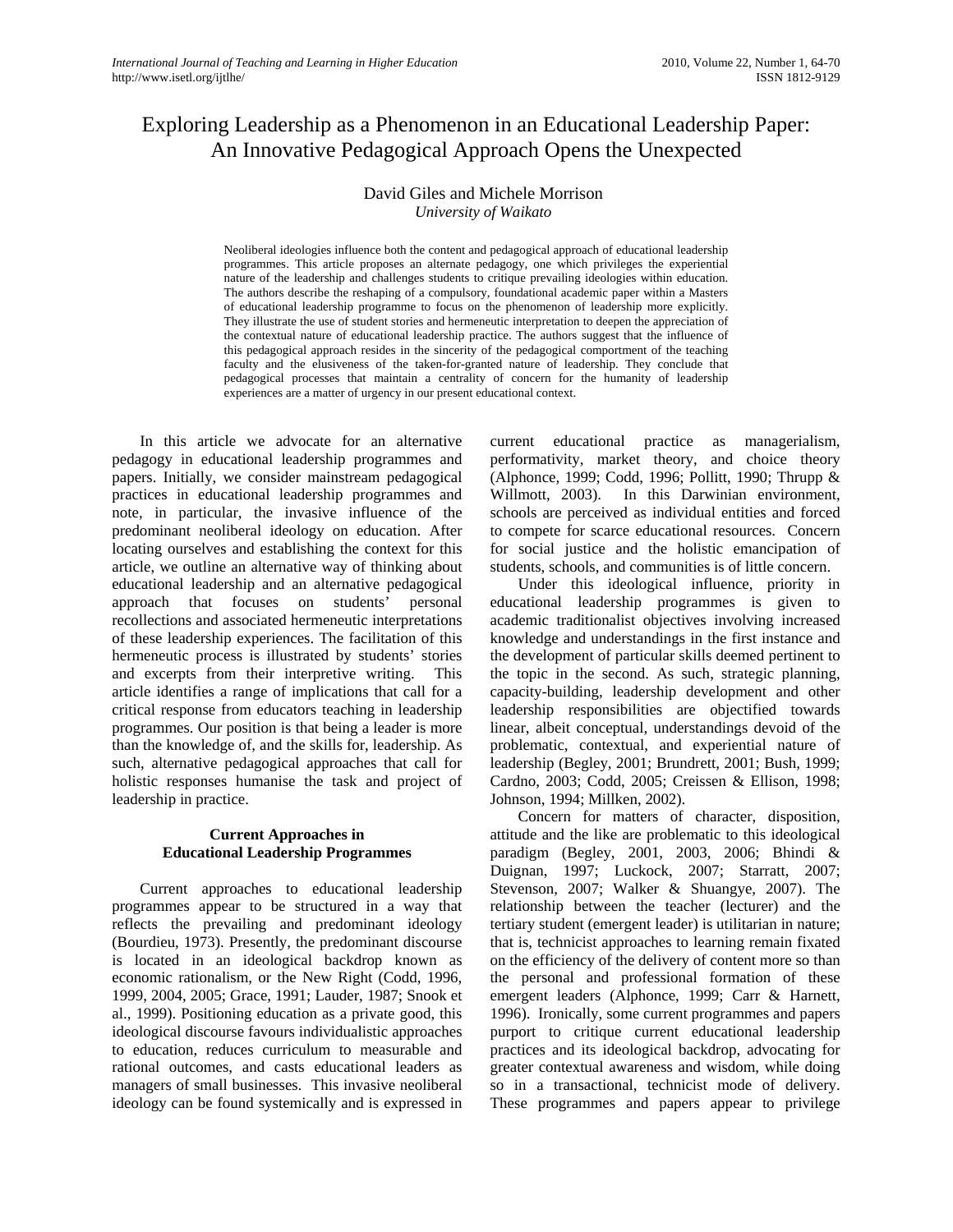theory over practice as well as theory over the experiential nature of educational leadership.

The implication of the ideological underpinnings in educational leadership programmes and papers is the privileging of rationalist argument, understanding, and skill development at the expense of other contemplative and deliberative approaches to learning (Johnson, 1994; Restine, 1997; Shor, 1992; Southworth, 1995). As such, the predominant ideological discourse continues to be legitimated and systemically sustained (Barnett, 2003; Giles, 2005; Giroux, 1981; Meighan & Siraj-Blatchford, 2003). The learning process, as a consequence, tends towards a replication of the teacher's (expert) understandings as opposed to the possibility of transformative personal and professional outcomes of an experiential kind (Carr & Harnett, 1996; Hare, 2005).

Anecdotal observations from our previous teaching experiences suggest that the present ideological regime constrains intellectual inquiry through pedagogical practices that seek to provide answers, sanitise contextual concerns towards linear and causal relationships, apply theory to practice as if this is our normal experience of leadership, and avoid the problematic nature of human and relational contexts.

#### **Locating Ourselves as University Lecturers in an Educational Leadership Programme**

Critical, postmodernist and feminist traditions in education call for those that speak to locate themselves (Freire, 2003; hooks, 2000, 2003). This article represents our particular 'voice' on the nature and possibilities inherent in educational leadership programmes. As co-authors of this article, we identify a number of pertinent personal and professional experiences that 'locate' us as educators. We readily acknowledge that our pre-assumptions influence how we see the 'essence' of leadership and the nature of programmes that might equip emergent educational leaders.

As university lecturers, we currently teach in the same university and co-teach a compulsory foundational educational leadership paper, the subject of this article. We bring to this role extensive teaching careers, having variously been involved in the primary, secondary and tertiary sectors of education. We have held a wide range of educational leadership roles, including Head of Department, Deputy Principal, and Dean of Education.

We hold the position that the 'experience' of being an educational leader is as critical as our understanding of the nature of such leadership. Indeed, we readily express our commitment to relational, contextual, and ecological approaches to leadership in education. As such, our concern for educational leadership starts with

an affirmation of the relational nature of our humanity and the fundamental respect afforded to every person, regardless of role. Such a position focuses on the relational nature of leadership more so than a preoccupation with the power relations inherent in leadership. Our commitment and priorities on a daily basis also show the critical importance we give to the development of innovative understandings that might open the essence of leadership towards greater expression and embodiment.

### **An Alternative Way of Thinking About Educational Leadership**

Traditionally, it would appear that the pedagogy within educational leadership programmes has been largely transactional, didactic and generic, with the academic content being determined and delivered by faculty perceived to be theoretical experts. Our starting point for thinking and teaching educational leadership papers is that leadership is a phenomenon. Leadership is not firstly a concept, role, position or power, but a phenomenon. While students might expect tidy concepts, constructs, and understanding, we propose that, as a phenomenon, there is an essence to leadership that is not definitive (Lawler, 2005). Such an essence exists but is difficult to define. While we 'experience' leadership and feel as if we 'know' about leadership, all the while the essence of leadership escapes us in relational experiences occurring between people in an educational context.

A further consequence of seeing leadership in this way is the 'uncertain' nature of this phenomenon. Indeed, some would suggest that the experience of leadership is atypical, contextual, situational, and always/already in flux relationally. Importantly, we notice the increasing body of literature that affirms the 'authority' of a participant's experience of education (Dinkelman, 2003; Hamilton, 1998; Louie, Drevdahl, Purdy, & Stackman, 2003; Munby & Russell, 1994; Sandretto, Lang, Schon, & Whyte, 2003; Schuck & Segal, 2002).With leadership as a problematic and experientially messy phenomenon, the educational process must now value the dialogue which opens such a phenomenon for new thinking (Bohm, 1995, 1996; Bokeno & Bokeno, 1998; Heifetz, 1994; Lambert, 1998).

We aspire to facilitate and engender academic dialogue and inquiry that calls for thinking and deepening considerations of the essence of leadership (Cam, 1995; Diekelmann, 2003; Heidegger, 1992; Ironside, 2003; Lefstein, 2005; Lipman, 2003; Smythe, 2004; Smythe & Norton, 2007; Zeichner, 1994). Students (emergent leaders) need to be provoked towards a comfort in 'apparent ambiguity,' confident in not having to have 'right' answers prior to their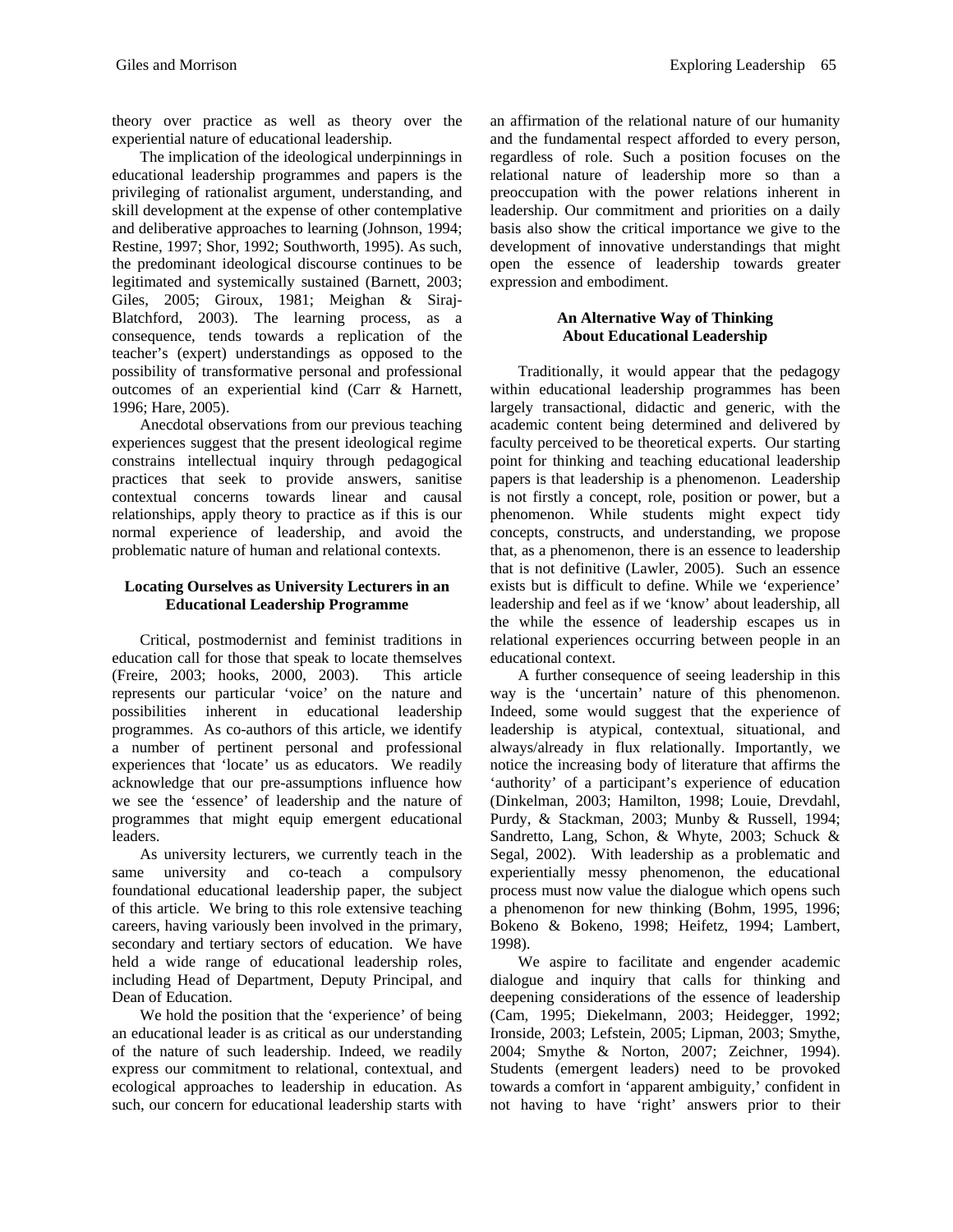impending experience of leadership, and sensitive to the embedded layering of leadership praxis. We hope that such an educational experience will influence the student's way-of-being as a leader. It is our intention that examining the essence of leadership in dialogue with students provokes a greater humaneness in the role and practice of leadership, both in this course and in the participant's future leadership endeavours (Giles, 2007).

# **An Alternative Pedadogical Approach Within an Educational Leadership Paper**

In re-shaping this compulsory foundational paper, we introduced changes to the teaching approach and curriculum that intentionally sought to explore leadership as a phenomenon, alongside other conceptual and rational notions of leadership. Hermeneutic activities were constructed that required interpretive and deliberative reflective writing (Birmingham, 2004; Diekelmann & Magnussen Ironside, 1998; Ely, Vinz, Downing, & Anzul, 1997; van Manen, 1984, 2006). The intention was to explore the notion of leadership and call for higher order thinking responses about the essence of such a phenomenon. Problematising leadership as a phenomenon for inquiry appeared to draw out the nature and legitimacy of the students' experiences.

The students were asked to share personal experiences of being-in-leadership along with stories of experiences of others in leadership. What was important here was that the students described these experiences as fully as possible, given that this descriptive writing was the basis of the interpretive and reflective writing that resulted. The following excerpt is from a student's story:

I attended an all boys' school in another country that was run by a strict fundamentalist organisation. The school had a card system to monitor and enforce the discipline amongst the boys. Pink cards were for minor offences and grey cards for major ones. If you had three grey cards, exclusion from school was the dreaded rule for all of us. I was on two grey cards by the time I came to my final year of study. There was a major incident that happened at school and I was blamed for it. I didn't do it, honestly, I didn't do it. I was called to the Principal's office to explain what had happened and why I did it. I tried my best to explain to the Principal and Deputy Principal that I wasn't involved but to no avail. I swore on my grandmother's grave but no one was buying my story. I was asked to wait outside the Principal's office while they debated my future at the school. It was clear from the voices inside the principal's office that the Deputy Principal wanted me out of the school. The Principal explained that if I was kicked out of school, no other school would take me in and that I would be on the streets with a bleak future. The principal (God bless him) decided that I would remain at school and complete the year. I thanked the Principal for his decision.

This student's experience was discussed in relation to the student's anxiety over the leaders' decision. It was also considered in relation to the lasting impact of a leader's practice. Vividly etched in his memory was the thought that sometimes "a strict application of the rules is not always the most humane decision."

The interpretive writing required the students to hermeneutically consider the meaning of leadership, being-in-leadership, and the nature of leadership. During this activity, students were unaware of our intention that they notice the essence of leadership that was beginning to emerge across their stories and reflective writing. To more specifically focus on the essence of leadership, the students were asked to review their stories and interpretations alongside the other students' contributions and respond in writing to the question, "What is the nature of the relationship between educational leadership and the human context surrounding this leadership?" One student encapsulated her thoughts stating, "effective leadership is when we combine vision with wise action cradled within a sense of humanity." Another wrote:

I am really intrigued with the idea of redundant leadership and believe it is in fact commonplace. Likewise, distributed leadership happens all the time but we don't acknowledge it. As they say, the rhetoric is way behind the reality. It just doesn't have the glamour of 'superman' and 'the caped crusader', but stereotypical heroes are more of a popular fantasy than reality.

Students began to appreciate that the phenomenon of leadership eludes simplistic and prescriptive language. One commented:

I think it is easy to find quotations about educational leadership and try to unpack what it means to be a great leader in an academic way, but I don't believe that outstanding educational leadership can be summed up in a quote or an academic sound-byte. Seeing and experiencing excellent leadership is all the more important.

The writing expectations moved from descriptive accounts to interpretive writing that was firstly specific to their own particular stories and then extended to a consideration of others' stories. In this way, the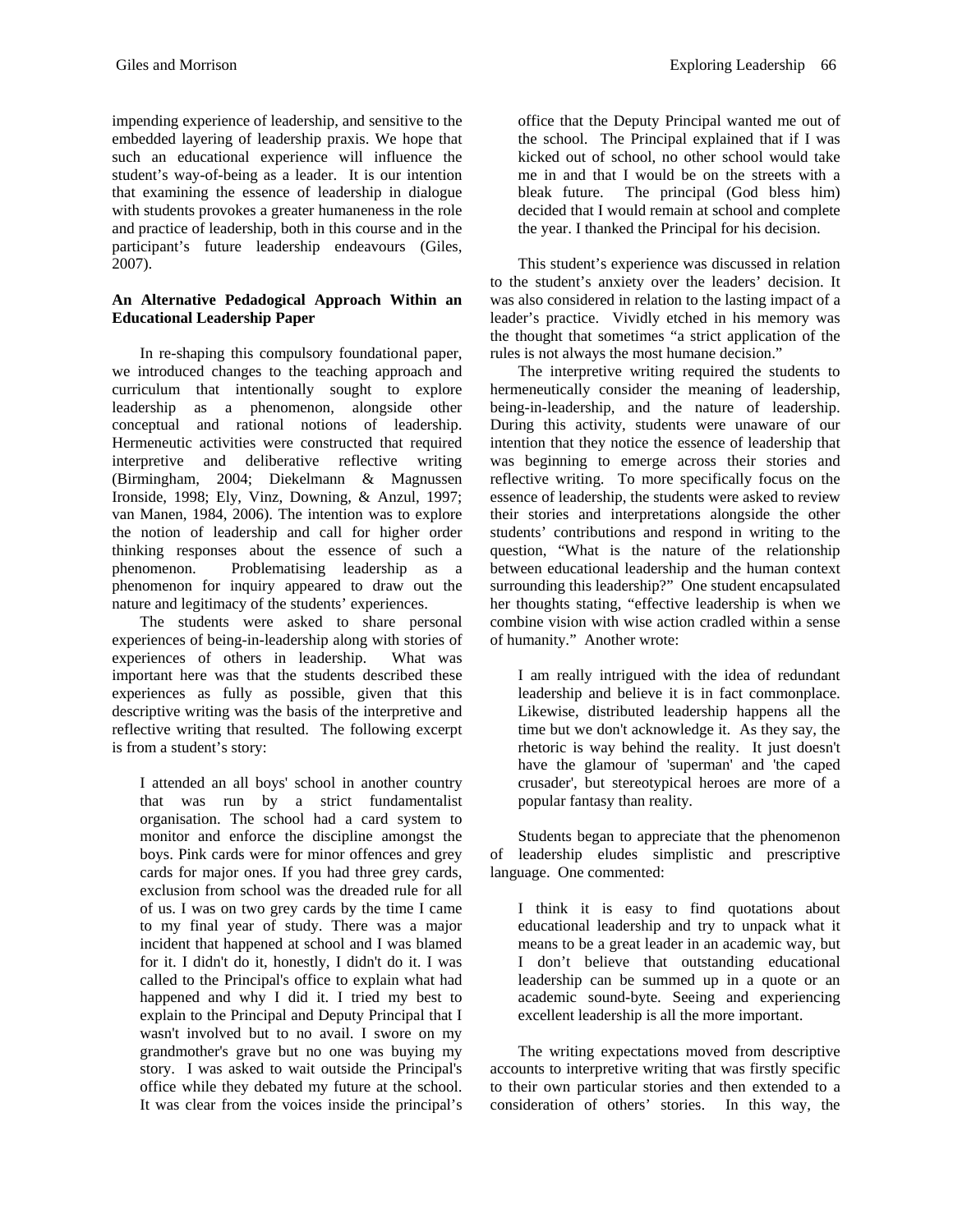interpretive writing was grounded from actual experiences.

As the students responded to the nature of the educational leadership and the human context, we used the students' responses to 'tease' out essential aspects of leadership as a phenomenon. One student, for example, wrote of the essence of leadership using phrases such as "leadership is circumstantial, situational, contextual, always changing. It occurs in a moment … for an instant."

Students understood that their writing was always public to the other members of the class. The students' writing was captured in a discussion forum within an on-line learning platform. In a dialogue with another student, one person pondered the tension between visionary leadership and daily managerial imperatives:

I do so strongly believe that in many cases the "vision" - especially if it is heartfelt and all encompassing - is hard to balance with the necessary and sometimes mundane aspects of running a class or school. At some stage if the vision is bigger than the development of the one school perhaps it is time to either leave the running of the day to day aspects of the school to a second person or time to move on altogether. I often wonder if schools should have two principals. One for effective and visionary admin[istration] and one for effective and visionary professional practice.

At the end of each week, we posted an interpretive summary that sought to capture students' essential thinking about leadership from the week's posting for a particular activity. The students' stories were re-read alongside their interpretive writing, with a view to describing emergent themes that appeared to have phenomenological power (Giles, 2008; van Manen, 2006). On one occasion, this summary focused on the contextual nature of leadership with particular concern for human and relational contexts. On another occasion, the summary focused on the uncertain and dynamic backdrop to educational leadership, as this drew attention to the techne, episteme, and phronesis within leadership experiences. This summary served the purpose of summarising the students' ideas and contributions while also modelling a hermeneutic and interpretive writing style.

# **Implications**

Considering leadership as a phenomenon, along with an expectation that students engage in activities that might be considered less academic, met with initial resistance from the students. These initial learning experiences were so different from the students' prior expectations that some students voiced their concern about the meaning and validity of such activity. As such, some students initially struggled with the expectation to take the activities seriously. As other students posted their thinking online in response to the activities, and the level of creativity and insight was able to be seen, those resisting such an endeavour were progressively more willing to venture into their unknown learning. What the resistance did show was the students' expectation of the role of the teacher and the expectation that their participation would typically involve the taking down of the teacher's (expert) ideas.

There were numerous positive effects for the students, the teaching staff, the pedagogy of the paper, and the thinking that surrounded our inquiry. One noticeable effect of these changes to the paper was the affirmation given to the students' experiences of leadership, as these were made public to other class members. The connections between students' experiences became more obvious, and the generation of themes that might construct the essence of leadership affirmed the 'contextual' nature of leadership experiences. In this way, leadership experiences were always in context, a matter that at times appears to be ignored in the theorising of leadership.

Another recurring experience was students reliving their prior experiences and interpreting fresh meanings from these experiences. As such, the significance and the influence of 'being-a-leader' and experiencing leadership came to the fore. Heidegger (1996) suggests that our past is always in front of us. It could be said that for these students, their new interpretations of past experiences influenced the lens with which they now perceive educational leadership and their 'being-as-a-leader.'

We also found that these new activities appeared to engender a sense of life in the students' academic endeavours. Students were encountering the novel, which contrasted with their initial expectations. Indeed, their own creativity was opened to others for comment. Invariably, students' contributions opened a new strand of dialogue that was specific to their experience while remaining generic in terms of the essence of leadership.

The students' stories and interpretive writing opened possibilities for thinking together about educational leadership. We would describe the dialogue that resulted as rich, integrative, and full of possibility. In this way, the students' actual experiences and interpretive comments appeared to ground the dialogue surrounding the essence of leadership. This is not surprising given the nature of some of the stories. Some students chose to share stories that were very intense and emotional in nature. Immersed in her writing, one student said, "I'm aware that this story is too long. I should have chosen a less current and emotive story but I was three quarters of the way through it before I realised and then didn't want to start with another!"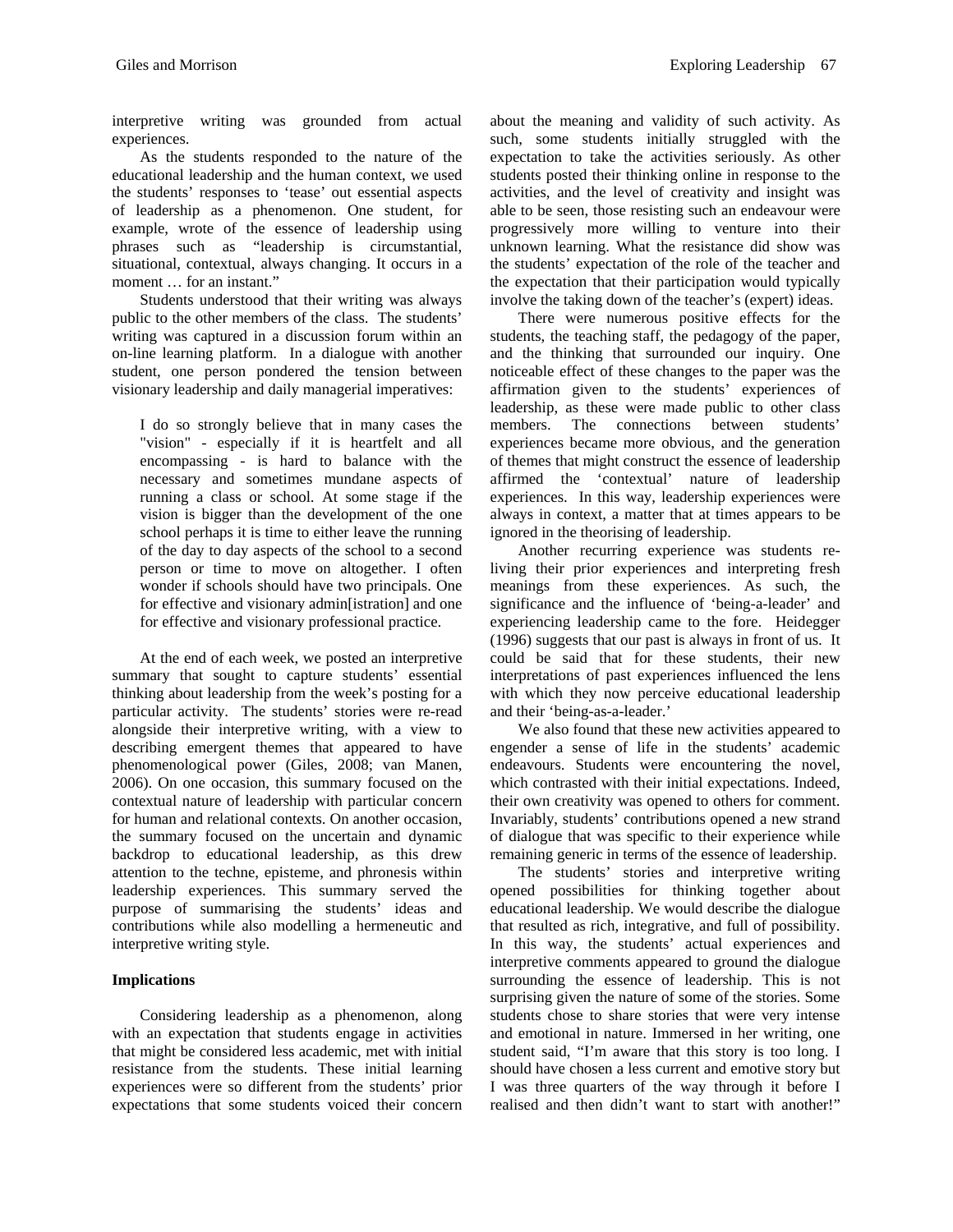This grounded dialogue served to anchor the student's educational experiences to our intention that students engage with the essence of leadership and leadership practice. The aforementioned student went on to say,

I am without doubt that this and all other dilemmas are resolvable … tensions are felt like a thick blanket in the air to all who walk through the door. … 'Being a leader' involves dispositions such as kindness and fairness.

As teaching faculty, we have found a greater courage to engage students in a pedagogically open manner (van Manen, 1990). Like the students, we were also influenced by the learning process and the experiences and writing that was shared. We intend to broaden the application of these activities within this particular paper and across the Masters of educational leadership programme.

We find ourselves pondering Gadamer's position that, as human beings, our way of being is to 'live questions' rather than answer them (Gadamer, 1994). In educational contexts where the practice of leadership is always found to be unique and relational, it seems to us that this paper provoked a consideration of the leader's need to remain attuned to what is essential in any moment and context. In this way, the essence of leadership involves a way of being towards others and the experiences we find ourselves in. Such comportment allows leaders to act while wondering, make decisions while holding the mystery of the experiences they find themselves in, and open spaces for meditative thinking that best serves others.

Where most academic programmes intentionally aspire towards intellectual and technicist outcomes (Bingham & Sidorkin, 2004), we have noticed the priority the students have given to affirming the contribution and thinking of others in the class. The dialogue within and between students and teachers is critically important as the vehicle for thinking. What should not be forgotten are the many silences that occurred for staff and students as they pondered another person's contributions and experiences. It would seem that the pedagogical arrangement affords the space for a deepening human response to the dialogue that presents itself. In this way, the students' attunement towards educational leadership, we would argue, is in very good hands—their own.

#### **Conclusion**

At a time when the ideological backdrop to education invades academia at all levels, students enrolled in educational leadership programmes need to be provoked to critique the current context of education as well as their own experiences of leadership.

Grounding a compulsory educational leadership paper within a Masters of educational leadership programme towards the essence of the phenomenon we call 'leadership' has resulted in refreshing and insightful educational outcomes for all the participants. Through sharing experiences, conceptions and interpretive writing, students in this course deepened their appreciation of the idiosyncratic and contextual nature of the practice of leadership in education.

The power of the educational process resides in the openness of the pedagogical stance of the teaching staff and the elusiveness of the taken-for-granted nature of leadership. It is our conviction that educative processes that call for students' experiences of leadership sustains the centrality of a concern for the humanity of leadership, a matter of urgency in our present circumstance.

#### **References**

- Alphonce, N. (1999). Teachers, educational reforms and the credo of managerialism: From professionals to pedagogic technicians. *Delta, 51*(2), 13-26.
- Barnett, R. (2003). *Beyond all reason: Living with ideology in the university*. Buckingham, UK: The Society for Research into Higher Education.
- Begley, P. (2001). In pursuit of authentic school leadership practices. *International Journal of Leadership in Education, 4*(4), 353-365.
- Begley, P. (2003). Authentic leadership and collaborative process: Foundations of school community. *Leading & Managing, 9*(2), 100-105.
- Begley, P. (2006). Self-knowledge, capacity and sensitivity: Prerequisites to authentic leadership by school principals. *Journal of Educational Administration, 44*(6), 570-589.
- Bhindi, N., & Duignan, A. P. (1997). Authenticity in leadership: An emerging perspective. *Journal of Educational Administration, 35*(3), 195-209.
- Bingham, C., & Sidorkin, A. M. (2004). The pedagogy of relation: An introduction. In C. Bingham & A. M. Sidorkin (Eds.), *No education without relation*. New York, NY: Peter Lang.
- Birmingham, C. (2004). Phronesis: A model for pedagogical reflection. *Journal of Teacher Education, 55*(4), 313-324.
- Bohm, D. (1995). *Unfolding meaning*. New York, NY: Routledge.
- Bohm, D. (1996). *On dialogue*. New York, NY: Routledge.
- Bokeno, R. M., & Bokeno, J. K. (1998). The cultivation of participative change: Managerial development influences on employee communication practices. *Compendium of Winning Papers from the IABC Research Foundation 1997-1998*, 37-67.
- Bourdieu, P. (1973). Cultural reproduction and social reproduction. In R. Brown (Ed.), *Knowledge, education and social change*. London, UK: Tavistock.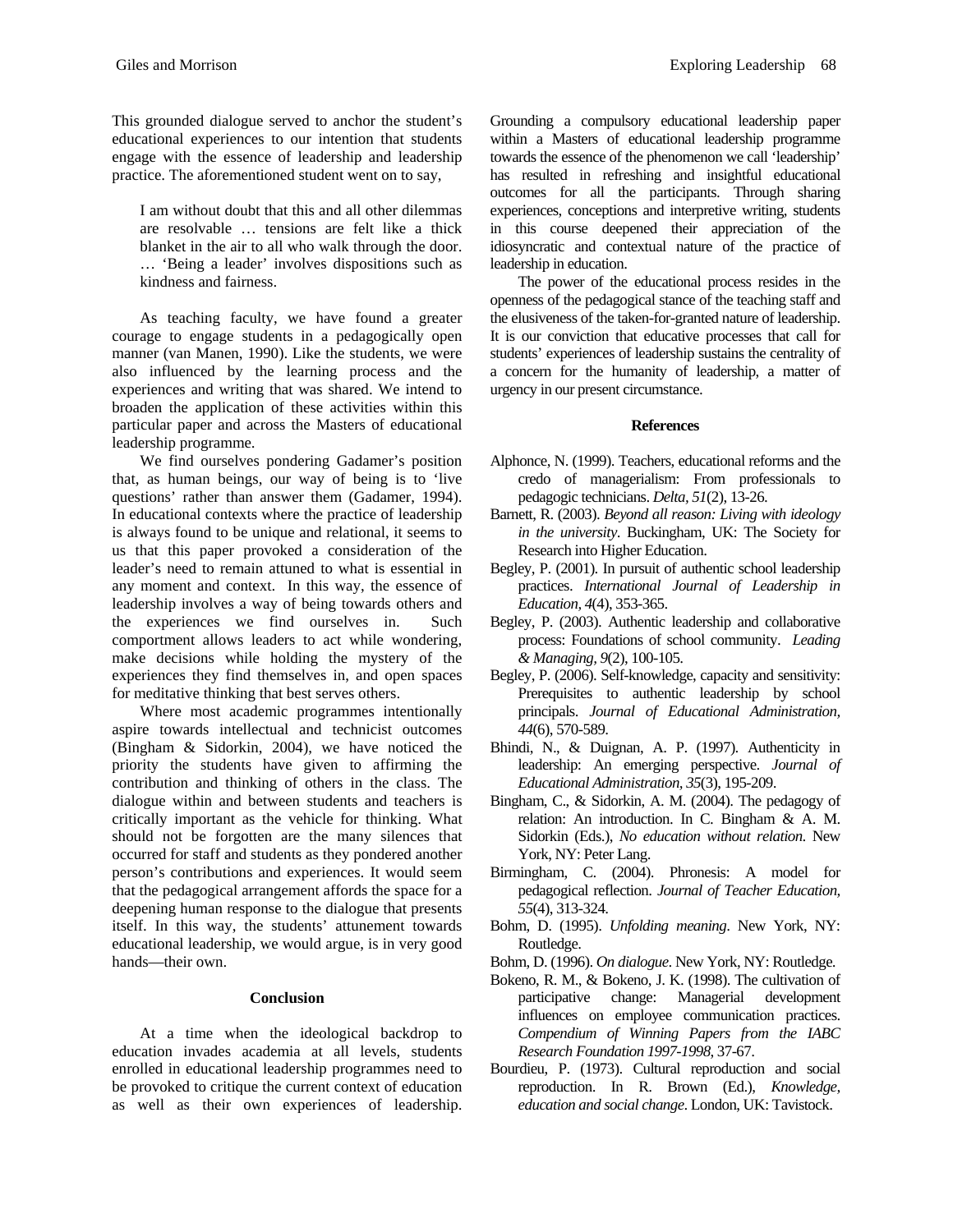- Brundrett, M. (2001). The development of school leadership preparation programmes in England and the USA: A comparative analysis. *Educational Management & Administration, 29*(2), 229-245.
- Bush, T. (1999). Crisis or crossroads: The discipline of educational management in the late 1990s. *Educational Management & Administration, 27*(3), 239-252.
- Cam, P. (Ed.). (1995). *Thinking together: Philosophical inquiry for the classroom*: Primary English Teaching Association and Hale & Iremonger.
- Cardno, C. (2003). Emerging issues in formalising principal preparation in New Zealand. *International Electronic Journal for Leadership in Learning, 7*(17).
- Carr, W., & Harnett, A. (1996). *Education and the struggle for democracy: The politics of educational ideas*. Buckingham, UK: Open University Press.
- Codd, J. (1996). *Professionalism versus managerialism in New Zealand schools: Educational leadership and the politics of teacher's work*. Paper presented at the Annual Conference of the British Educational Research Association.
- Codd, J. (1999). Educational reform, accountability and the culture of distrust. *New Zealand Journal of Educational Studies, 34*(1), 45-53.
- Codd, J. (2004). *The performance-based research fund: Fallacies, flaws and failings*. Paper presented at the New Zealand Association of Research in Education conference.
- Codd, J. (2005). Teachers as managed professionals in the global education industry: The New Zealand experience. *Educational Review, 57*(2), 193-206.
- Creissen, T., & Ellison, L. (1998). Reinventing school leadership: Back to the future in the UK? *International Journal of Educational Management, 12*(1), 28-38.
- Diekelmann, N. (2003). Thinking-in-action journals: From self-evaluation to multiperspectival thinking. *Journal of Nursing Education, 42*, 482-484.
- Diekelmann, N., & Magnussen Ironside, P. (1998). Preserving writing in doctoral education: Exploring the concernful practices of schooling learning teaching. *Journal of Advanced Nursing, 28*(6), 1347-1355.
- Dinkelman, T. (2003). Self-study in teacher education: A means and ends tool for promoting reflective teaching. *Journal of Teacher Education, 54*(1), 6-18.
- Ely, M., Vinz, R., Downing, M., & Anzul, M. (1997). *On writing qualitative research: Living by words*. London, UK: Falmer Press.
- Freire, P. (2003). *Pedagogy of the oppressed (30th Anniversary ed.)* (M. B. Ramos, Trans.). New York, NY: Continuum.
- Gadamer, H. G. (1994). *Truth and method* (J. Weinsheimer & D. G. Marshall, Trans. 2nd ed.). New York, NY: Continuum.
- Giles, D. L. (2005). Philosophy to ideological praxis: A component theory approach to developing an

educational framework. *Journal of Christian Education, 48*(3), 25-33.

- Giles, D. L. (2007). Humanising the researcher: The influence of phenomenological research on a teacher educator. *International Journal of Pedagogies and Learning, 3*(1), 6-12.
- *Giles, D. L. (2008).* Exploring the teacher-student relationship in teacher education: A hermeneutic phenomenological inquiry*. Unpublished PhD thesis, Auckland University of Technology, Auckland, Retrieved from* http://hdl.handle.net/10292/537.
- Giroux, H. A. (1981). *Ideology, culture, and the process of schooling*. Philadelphia, PA: Temple University Press.
- Grace, G. (1991). The new right and the challenge to educational research. *Cambridge Journal of Education, 21*, 265-275.
- Hamilton, M. L. (Ed.). (1998). *Reconceptualizing teaching practice: Self study in teacher education*. London, UK: Falmer Press.
- Hare, S. Z. (2005). The lehrergarten: A vision for teacher education. In S. M. Intrator (Ed.), *Living the questions: Essays inspired by the work and life of Parker J. Palmer*. San Francisco, CA: Jossey-Bass.
- Heidegger, M. (1992). What calls for thinking? In D. F. Krell (Ed.), *Martin Heidegger: Basic Writings*. San Francisco, CA: HarperCollins.
- Heidegger, M. (1996). *Being and time: A translation of Sein and Zeit* (J. Stambaugh, Trans.), Albany, NY: State University of New York.
- Heifetz, R. (1994). *Leadership without easy answers*. Cambridge, MA: Belknap Press.
- Hooks, B. (2000). *Where we stand: Class matters*. New York, NY: Routledge.
- Hooks, B. (2003). *Teaching community: A pedagogy of hope*. London, UK: Routledge.
- Intrator, S. M. (Ed.). (2005). *Living the questions: Essays inspired by the work and life of Parker J Palmer*. San Francisco, CA: Jossey-Bass.
- Ironside, P. M. (2003). New pedagogies for teaching thinking: The lived experiences of students and teachers enacting narrative pedagogy. *Journal of Nursing Education, 42*(11), 509-516.
- Johnson, N. (1994). Education reforms and professional development of principals: Implications for universities. *Journal of Educational Administration, 32*(2), 5-20.
- Lambert, L. (1998). *Building leadership capacity in schools*. Alexandria, VA: Association for Supervision and Curriculum Development.
- Lauder, H. (1987). The new right and educational policy in New Zealand. *New Zealand Journal of Educational Studies, 22*(1), 3-23.
- Lawler, J. (2005). The essence of leadership? Existentialism and leadership. *Leadership, 1*(2), 215-231.